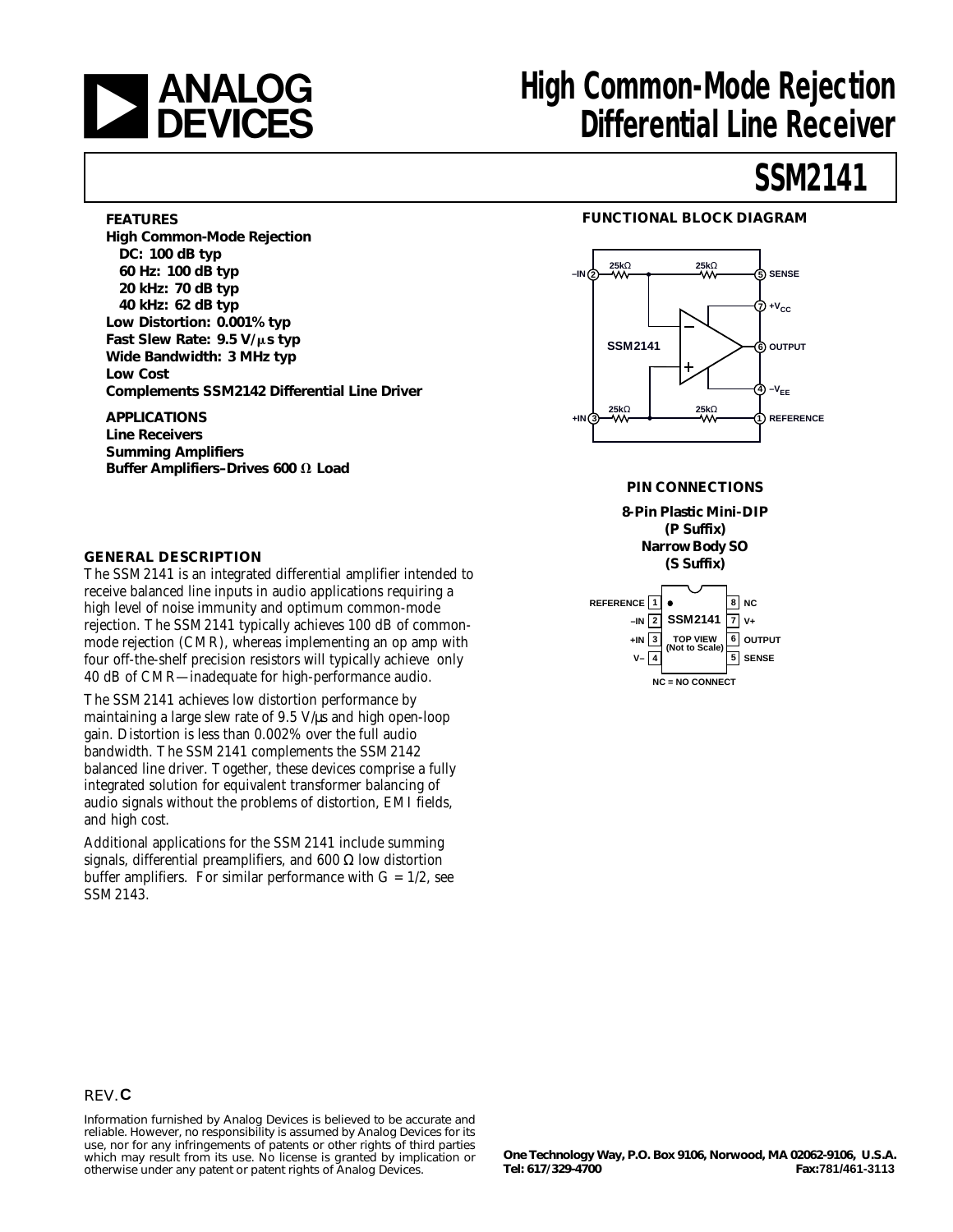# **SSM2141–SPECIFICATIONS ELECTRICAL CHARACTERISTICS** ( $\textcircled{\tiny o}$  V<sub>S</sub> =  $\pm$ 18 V, T<sub>A</sub> = +25°C, unless otherwise noted)

|                                  |               |                                                  | <b>SSM2141</b> |               |      |              |
|----------------------------------|---------------|--------------------------------------------------|----------------|---------------|------|--------------|
| <b>Parameter</b>                 | <b>Symbol</b> | <b>Conditions</b>                                | Min            | Typ           | Max  | <b>Units</b> |
| <b>OFFSET VOLTAGE</b>            | $V_{OS}$      | $V_{CM} = 0 V$                                   | $-1000$        | 25            | 1000 | $\mu$ V      |
| <b>GAIN ERROR</b>                |               | No Load, $V_{IN} = \pm 10$ V, $R_S = 0$ $\Omega$ |                | 0.001         | 0.01 | %            |
| <b>INPUT VOLTAGE RANGE</b>       | <b>IVR</b>    | (Note 1)                                         | $\pm 10$       |               |      | V            |
| <b>COMMON-MODE REJECTION</b>     | <b>CMR</b>    | $V_{CM} = \pm 10$ V                              | 80             | 100           |      | dB           |
| POWER SUPPLY REJECTION RATIO     | <b>PSRR</b>   | $V_s = \pm 6$ V to $\pm 18$ V                    |                | 0.7           | 15   | $\mu V/V$    |
| <b>OUTPUT SWING</b>              | $V_{O}$       | $R_L = 2 k\Omega$                                | $\pm 13$       | ±14.7         |      | V            |
| SHORT-CIRCUIT CURRENT LIMIT      | $I_{SC}$      | Output Shorted to Ground                         | $+45/–15$      |               |      | mA           |
| SMALL-SIGNAL BANDWIDTH (-3 dB)   | BW            | $R_L = 2 k\Omega$                                |                | 3             |      | <b>MHz</b>   |
| <b>SLEW RATE</b>                 | <b>SR</b>     | $R_L = 2 k\Omega$                                | 6              | 9.5           |      | $V/\mu s$    |
| TOTAL HARMONIC DISTORTION        | <b>THD</b>    | $R_L = 100 k\Omega$<br>$R_L = 600 \Omega$        |                | 0.001<br>0.01 |      | $\%$         |
| CAPACITIVE LOAD DRIVE CAPABILITY | $C_{L}$       | No Oscillation                                   |                | 300           |      | pF           |
| <b>SUPPLY CURRENT</b>            | $I_{SY}$      | No Load                                          |                | 2.5           | 3.5  | mA           |

**NOTES** 

<sup>1</sup>Input Voltage Range Guaranteed by CMR test.

Specifications subject to change without notice

### **ELECTRICAL CHARACTERISTICS** (@  $V_S = ±18 V$ , −40°C ≤ T<sub>A</sub> ≤ +85°C)

| <b>Parameter</b>             | <b>Symbol</b> | <b>Conditions</b>                                | Min      | Typ                | Max  | <b>Units</b> |
|------------------------------|---------------|--------------------------------------------------|----------|--------------------|------|--------------|
| <b>OFFSET VOLTAGE</b>        | $V_{OS}$      | $V_{CM} = 0 V$                                   | $-2500$  | 200                | 2500 | $\mu$ V      |
| <b>GAIN ERROR</b>            |               | No Load, $V_{IN} = \pm 10$ V, $R_S = 0$ $\Omega$ |          | $0.002 \quad 0.02$ |      | %            |
| <b>INPUT VOLTAGE RANGE</b>   | <b>IVR</b>    | (Note 1)                                         | ±10      |                    |      | V            |
| <b>COMMON-MODE REJECTION</b> | <b>CMR</b>    | $V_{CM} = \pm 10$ V                              | 75       | 90                 |      | dB           |
| POWER SUPPLY REJECTION RATIO | <b>PSRR</b>   | $V_s = \pm 6$ V to $\pm 18$ V                    |          | 1.0                | 20   | $\mu V/V$    |
| <b>OUTPUT SWING</b>          | $V_{O}$       | $R_L = 2 k\Omega$                                | $\pm 13$ | $\pm$ 14.7         |      | V            |
| <b>SLEW RATE</b>             | <b>SR</b>     | $R_L = 2 k\Omega$                                |          | 9.5                |      | $V/\mu s$    |
| <b>SUPPLY CURRENT</b>        | $I_{SV}$      | No Load                                          |          | 2.6                | 4.0  | mA           |

**NOTES** 

<sup>1</sup>Input Voltage Range Guaranteed by CMR test.

Specifications subject to change without notice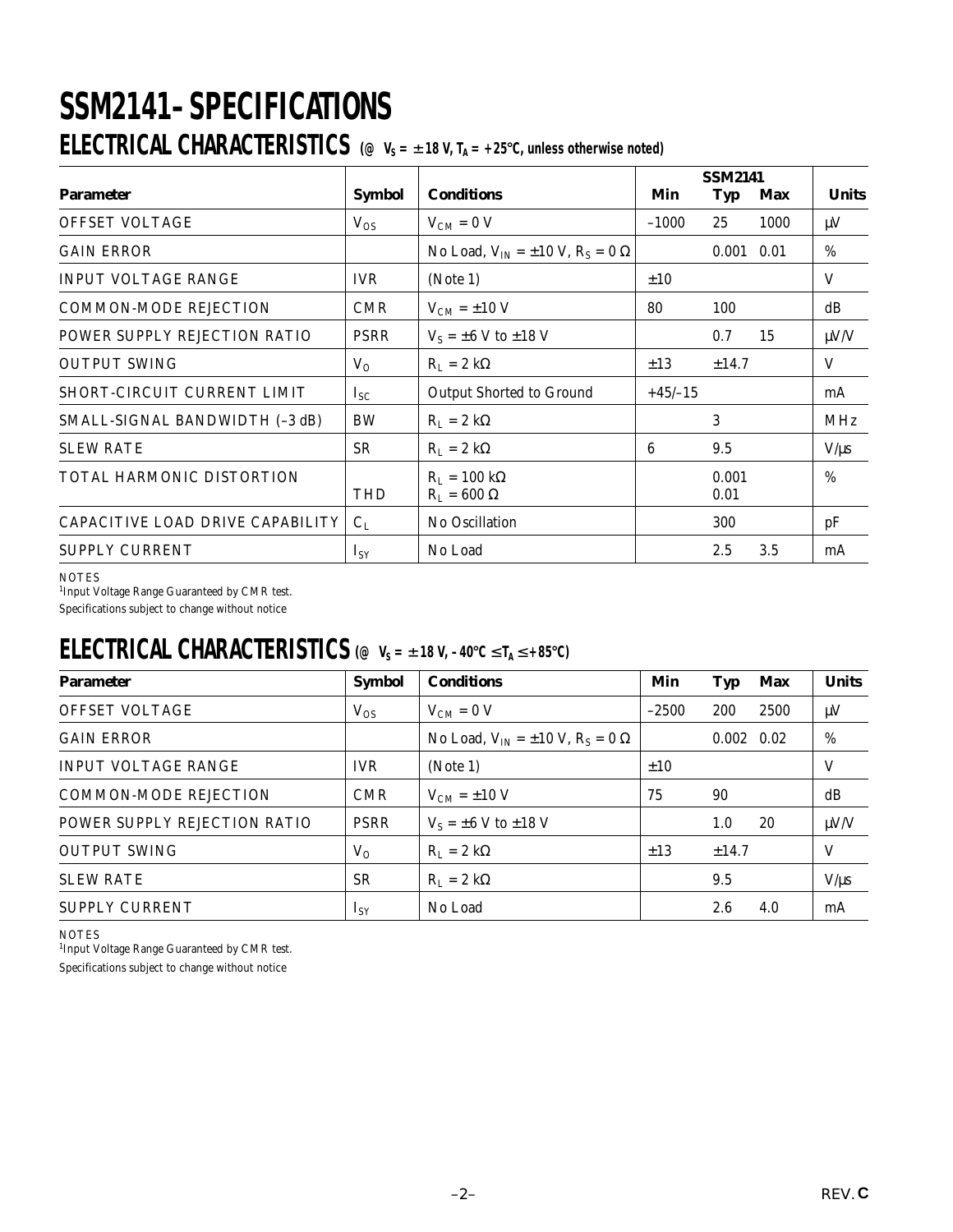### **SSM2141**

#### **ABSOLUTE MAXIMUM RATINGS<sup>1</sup>**

| Input Voltage <sup>1</sup> Supply Voltage                                     |  |
|-------------------------------------------------------------------------------|--|
|                                                                               |  |
| Storage Temperature Range                                                     |  |
| P Package $\ldots \ldots \ldots \ldots \ldots \ldots \ldots -65$ °C to +150°C |  |
| Lead Temperature (Soldering, 60 sec)  +300°C                                  |  |
|                                                                               |  |
| Operating Temperature Range 40 $\rm ^{\circ}C$ to +85 $\rm ^{\circ}C$         |  |

| <b>Package Type</b>   | UJA | UІС | Units |
|-----------------------|-----|-----|-------|
| 8-Pin Plastic DIP (P) | 03  | 43  |       |

**NOTES** 

 $^1$ For supply voltages less than  $\pm 18$  V, the absolute maximum input voltage is equal to the supply voltage.

 $^{2}\theta_{\rm JA}$  is specified for worst case mounting conditions, i.e.,  $\theta_{\rm JA}$  is specified for device in socket for P-DIP package.

## **Typical Performance Characteristics**



 $V_s = \pm 15V$ 

Small Signal Transient Response



Common-Mode Rejection vs. Frequency



Total Harmonic Distortion vs. Frequency



Large Signal Transient Response



Power Supply Rejection vs. Frequency



Dynamic Intermodulation Distortion vs. Frequency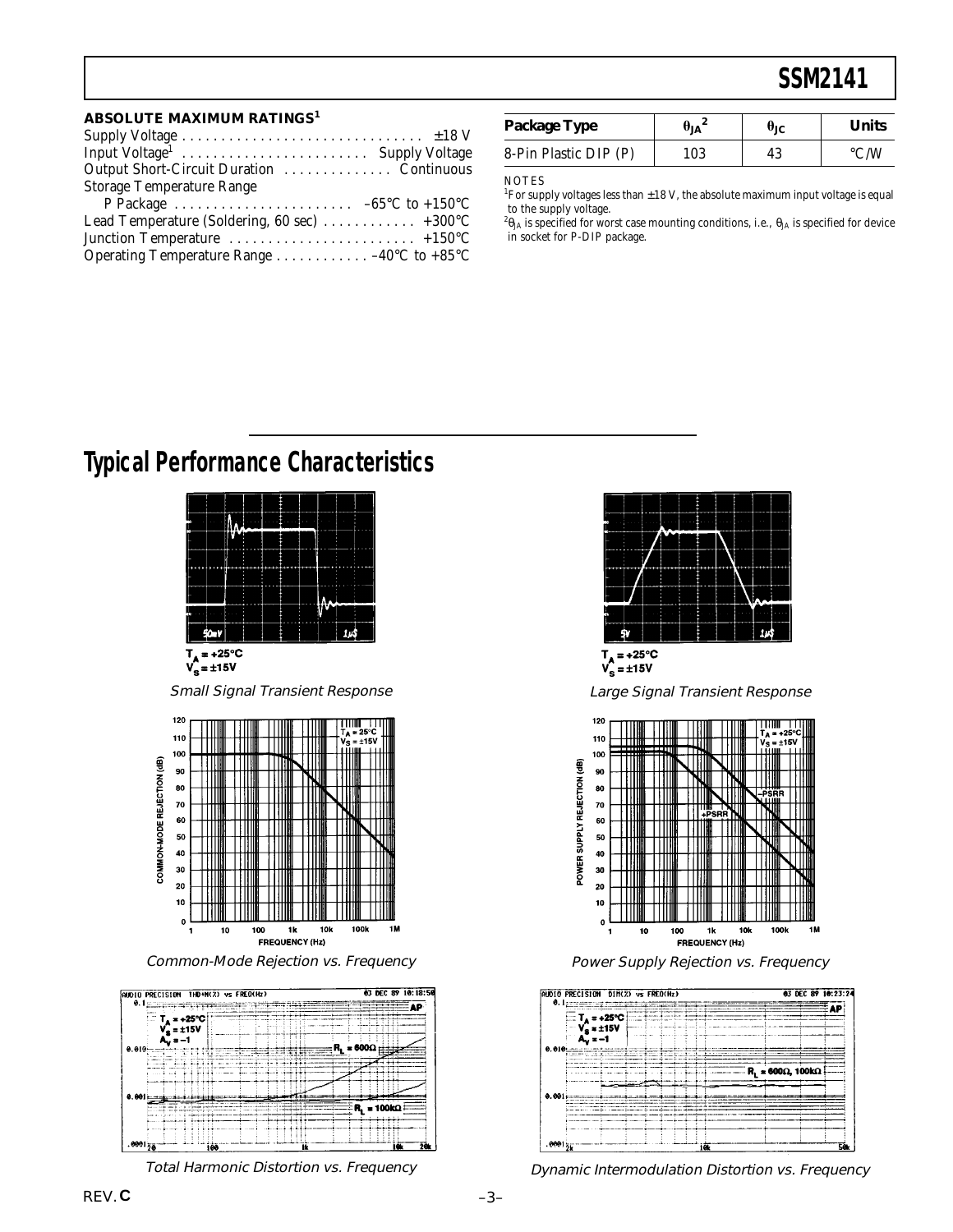## **SSM2141–Typical Performance Characteristics**



Input Offset Voltage vs. Temperature



Closed-Loop Gain vs. Frequency



Closed-Loop Output Impedance vs. Frequency



Gain Error vs. Temperature



Supply Current vs. Supply Voltage



Slew Rate vs. Temperature



Maximum Output Voltage vs. Output Current (Source)



Supply Current vs. Temperature



Maximum Output Voltage vs. Output Current (Sink)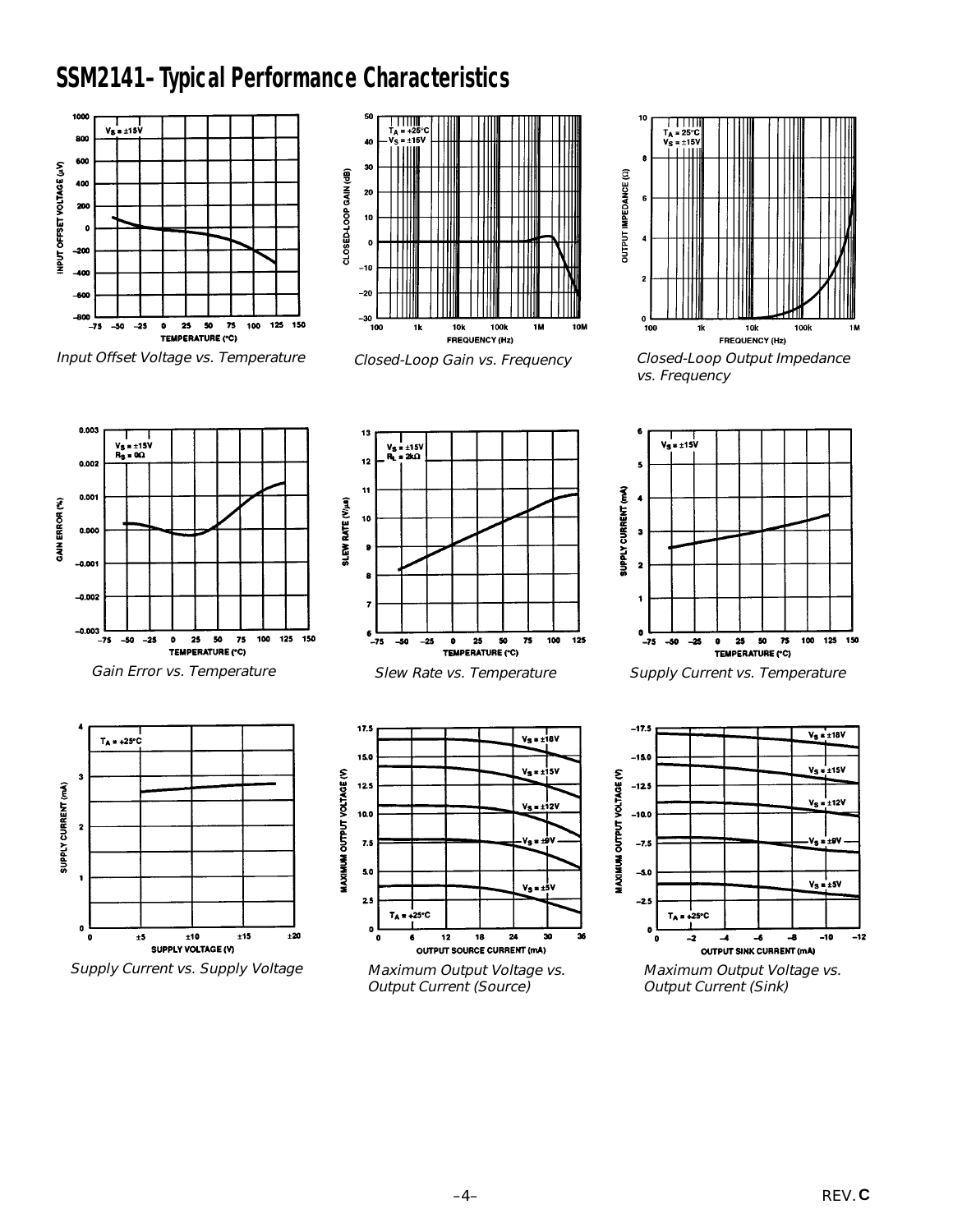

Voltage Noise Density vs. Frequency



**NOTE: EXTERNAL AMPLIFIER GAIN = 1000; THEREFORE, VERTICAL SCALE = 10µV/DIV.**

Voltage Noise from 0 kHz to 1 kHz



**0.1 TO 10Hz PEAK-TO-PEAK NOISE**

Low Frequency Voltage Noise



**NOTE: EXTERNAL AMPLIFIER GAIN = 1000; THEREFORE, VERTICAL SCALE = 10µV/DIV.**

Voltage Noise from 0 kHz to 10 kHz

### **APPLICATIONS INFORMATION**

The SSM2141 represents a versatile analog building block. In order to capitalize on fast settling time, high slew rate, and high CMR, proper decoupling and grounding techniques must be employed. For decoupling, place 0.1 µF capacitor located within close proximity from each supply pin to ground.



Slew Rate Test Circuit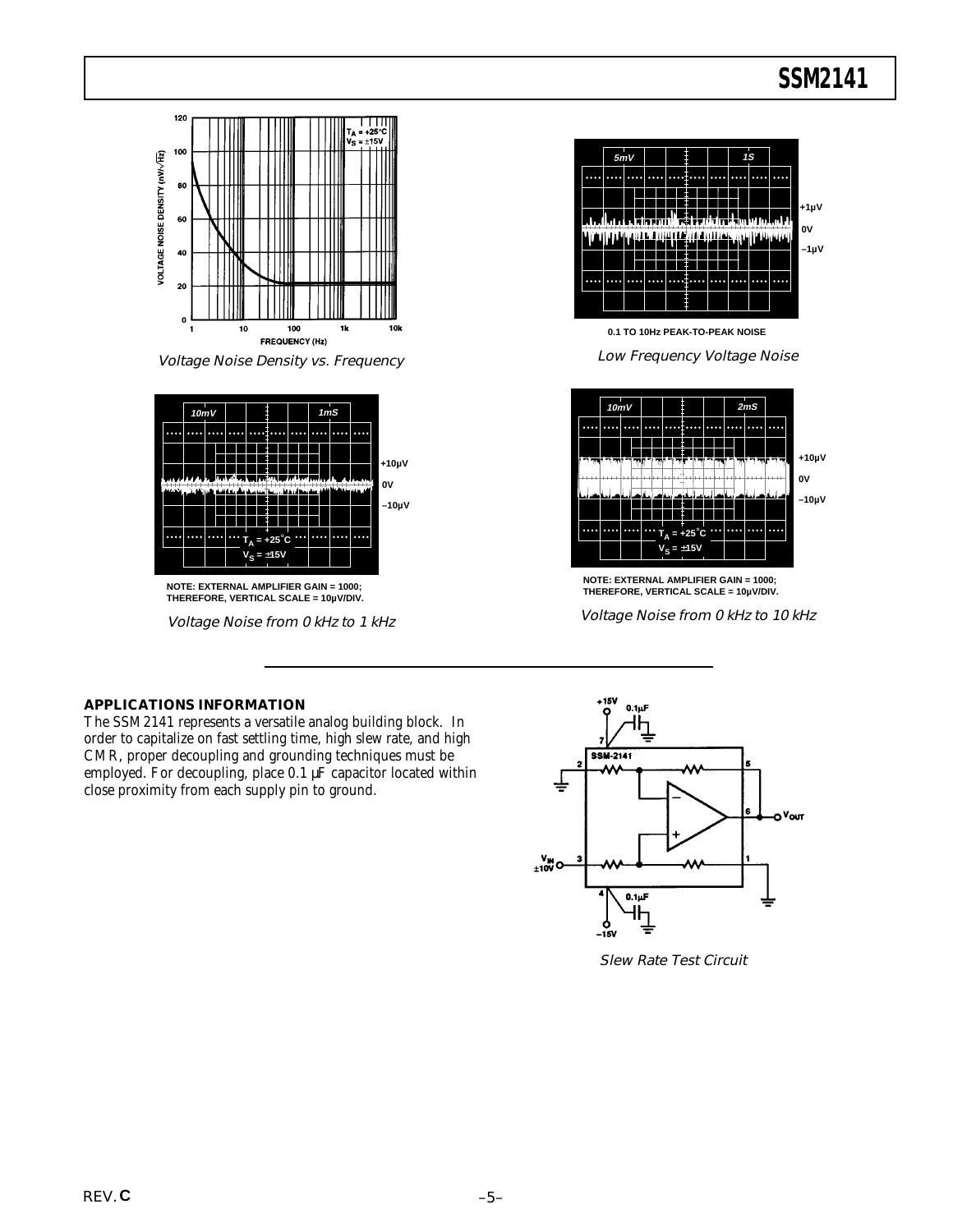### **SSM2141**

### **MAINTAINING COMMON-MODE REJECTION**

In order to achieve the full common-mode rejection capability of the SSM2141, the source impedance must be carefully controlled. Slight imbalances of the source resistance will result in a degradation of DC CMR—even a 5 Ω imbalance will degrade CMR by 20 dB. Also, the matching of the reactive source impedance must be matched in order to preserve the CMRR over frequency.



Figure 1. Precision Difference Amplifier. Rejects Common-Mode Signal =  $\frac{\left[ E_{1}+E_{2}\right] }{2}$  by 100 dB



Figure 2. Precision Unity Gain Inverting Amplifier



Figure 3. Precision Summing Amplifier



Figure 4. Precision Summing Amplifier with Gain



Figure 5. Suitable Instrumentation Amplifier Requirements can be Addressed by Using an Input Stage Consisting of  $A_1$ ,  $A_2$ ,  $R_1$  and  $R_2$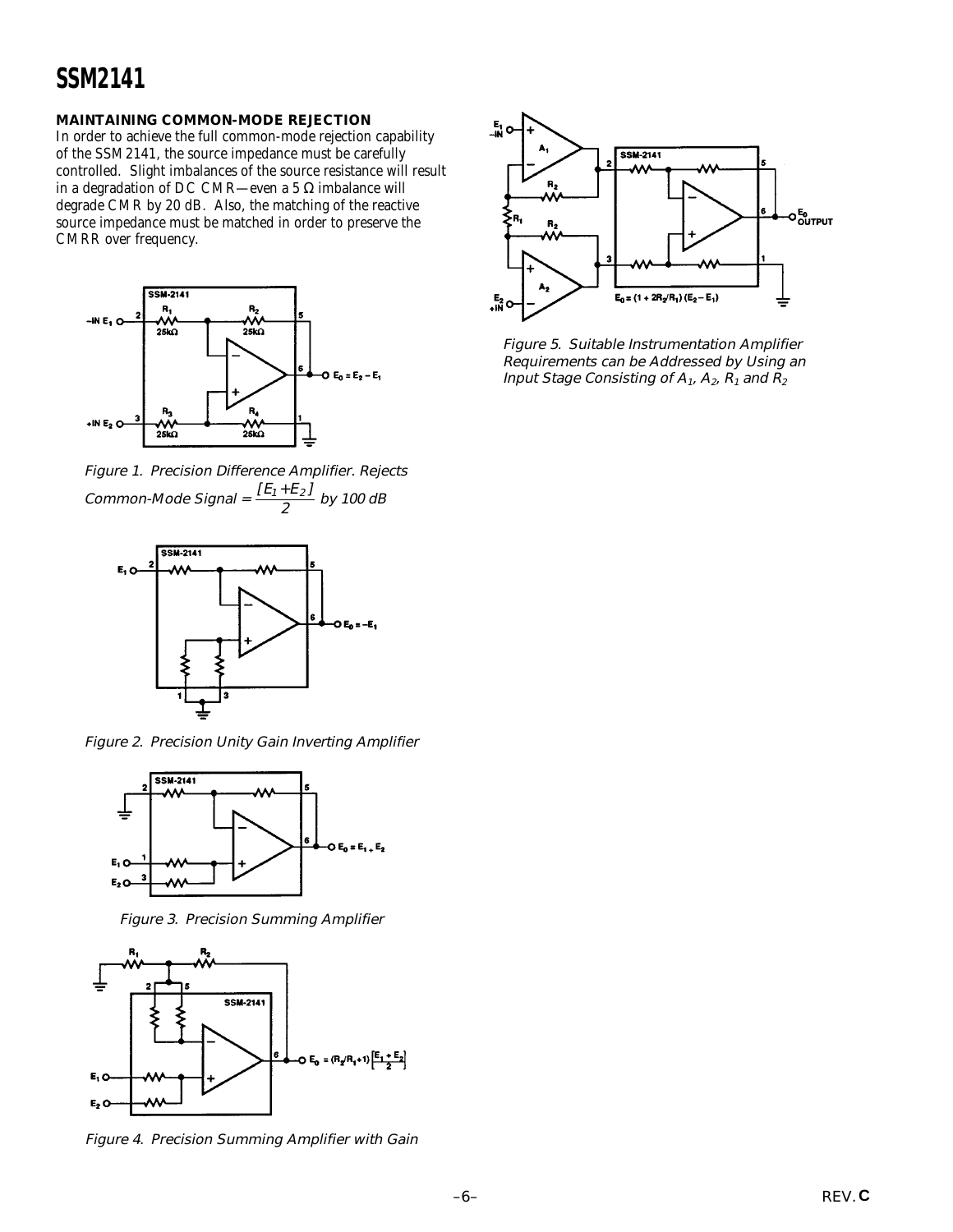**070606-A**

### OUTLINE DIMENSIONS



Dimensions shown in millimeters and (inches)